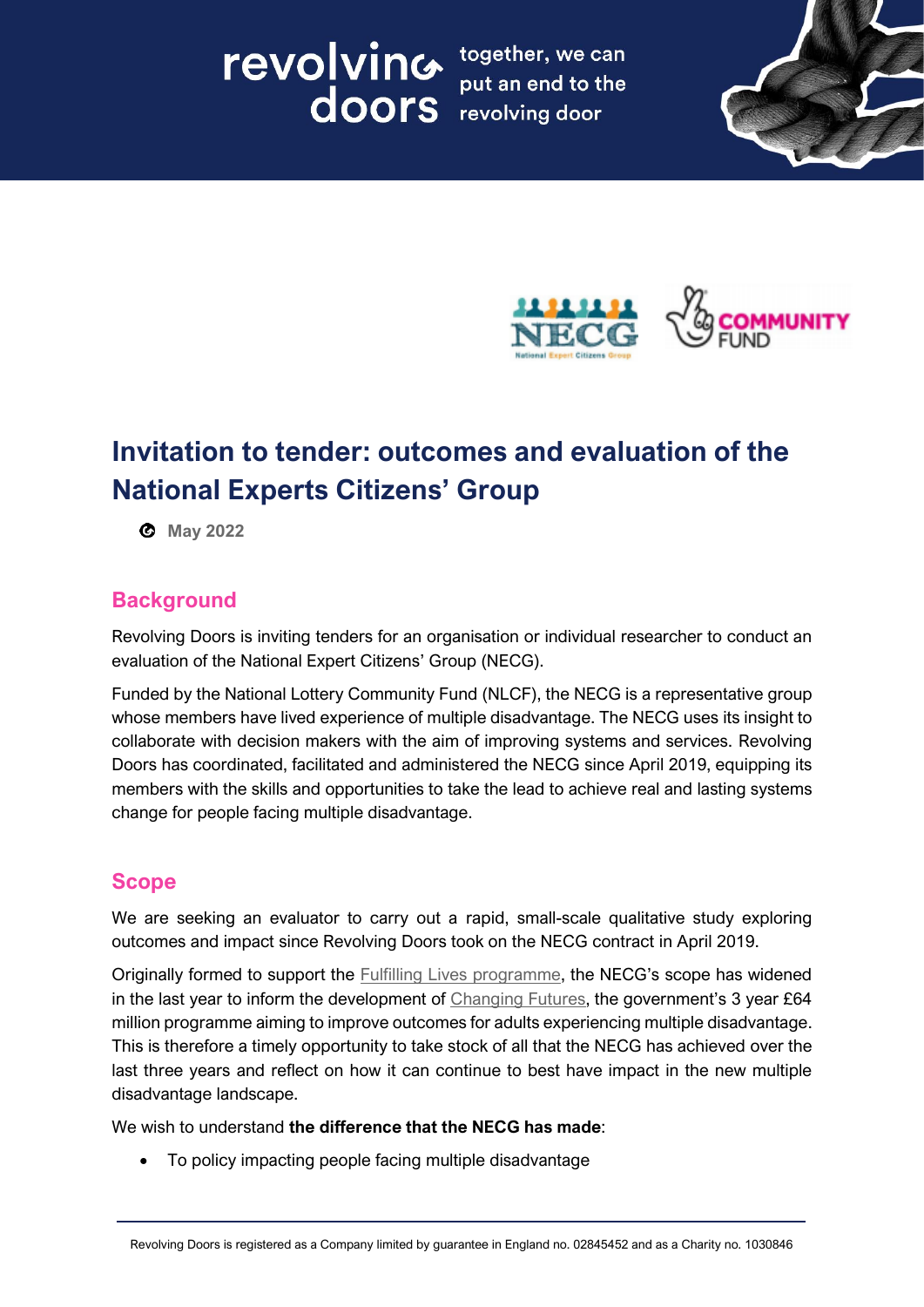#### **Together, we can put an end to the Revolving Door.**

- To systems and services for people facing multiple disadvantage
- To the NECG members themselves.

As part of this, we want to understand **how the model of the NECG enables the group to have impact**.

We would also like **recommendations for the ongoing development of the NECG**, particularly focused on how the group can have as meaningful an impact as possible on the Changing Futures programme.

# **Methodology**

The evaluator should suggest a suitable methodology, within timeframe and budget, but we would expect it to include:

- Scoping interviews with Revolving Doors staff
- A review of key internal documents, including NECG terms of reference, charter and strategy, documents from NECG meetings and other key outputs from the NECG, including reports
- External document review, including documents from external meetings, reports and service specifications that the NECG have influenced
- Key stakeholder interviews, including policy makers across government, notably Department for Levelling Up, Housing and Communities (DLUHC), plus staff from NLCF, Fulfilling Lives involvement leads, CFE (in their role as Fulfilling Lives national evaluators), and Changing Futures area staff
- Interviews or focus groups with NECG members.

# **Budget**

The budget is no more than £9,999 (including VAT).

### **Timeframe and deliverables**

This is a small scale, rapid piece of work. We expect the evaluator to start w/c Monday 20 June, with a virtual kick-off meeting. Initial findings should be submitted in a draft report by **15 July 2022** with the final report produced by **29 July 2022**.

# **How to submit an expression of interest**

Expressions of interest should be submitted in the form of a Word or PDF document of no more than four pages which covers the following points:

• Your understanding of the brief